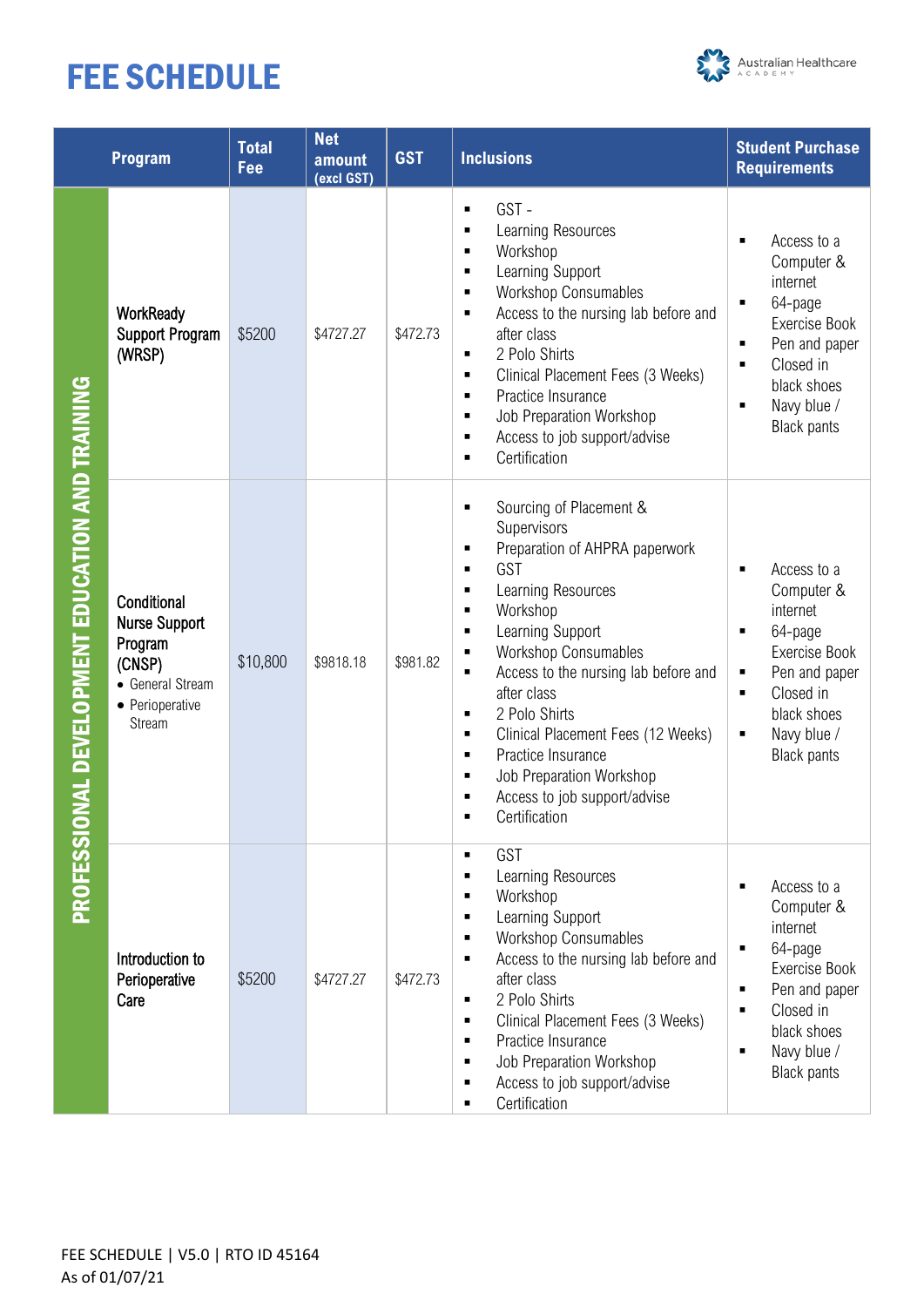# FEE SCHEDULE



|                      | <b>Theatre Start</b>                                                                           | \$10,000 | \$9090.00 | \$909.91 | Preparation of AHPRA paperwork<br>$\blacksquare$<br>GST<br>Ξ<br>Learning Resources<br>٠<br>Workshop<br>٠<br>Learning Support<br>٠<br><b>Workshop Consumables</b><br>٠<br>Access to the nursing lab before and<br>٠<br>after class<br>2 Polo Shirts<br>п<br>Clinical Placement Fees (12 Weeks)<br>٠<br>Practice Insurance<br>$\blacksquare$<br>Job Preparation Workshop<br>٠<br>Access to job support/advise<br>٠<br>Certification<br>$\blacksquare$ | Access to a<br>$\blacksquare$<br>Computer &<br>internet<br>64-page<br>$\blacksquare$<br>Exercise Book<br>Pen and paper<br>$\blacksquare$<br>Closed in<br>$\blacksquare$<br>black shoes<br>Navy blue /<br>$\blacksquare$<br><b>Black pants</b> |
|----------------------|------------------------------------------------------------------------------------------------|----------|-----------|----------|-----------------------------------------------------------------------------------------------------------------------------------------------------------------------------------------------------------------------------------------------------------------------------------------------------------------------------------------------------------------------------------------------------------------------------------------------------|-----------------------------------------------------------------------------------------------------------------------------------------------------------------------------------------------------------------------------------------------|
|                      | <b>Transition to</b><br><b>Mental Health</b><br>(T2MH)                                         | \$4150   | \$3772.73 | \$377.27 | Learning Resources<br>٠<br>Learning Support<br>$\blacksquare$<br>Workshop<br>٠<br><b>Workshop Consumables</b><br>$\blacksquare$<br>Access to the nursing lab before and<br>Ξ<br>after class<br>2 Polo Shirts<br>٠<br>ID Badge Clinical Placement Fees<br>п<br>Practice Insurance<br>$\blacksquare$<br>Job Preparation Workshop<br>٠<br>Access to job support/advise<br>٠<br>Certification<br>Ξ                                                      | Computer &<br>$\blacksquare$<br>access to the<br>internet<br>64-page<br>٠<br>Exercise Book<br>Pen and paper<br>$\blacksquare$<br>Closed in<br>٠<br>black shoes<br>Navy blue /<br>$\blacksquare$<br><b>Black pants</b>                         |
|                      | Venepuncture<br>and Cannulation                                                                | \$330.00 | \$300.00  | \$30.00  | Learning Resources<br>٠<br>Learning Support<br>٠<br><b>Workshop Consumables</b><br>$\blacksquare$<br>Certification<br>$\blacksquare$                                                                                                                                                                                                                                                                                                                | Pen and paper<br>٠<br>Closed in<br>$\blacksquare$<br>shoes                                                                                                                                                                                    |
|                      | <b>Advanced Life</b><br>Support                                                                | \$550    | \$500.00  | \$50.00  | Learning Resources<br>Learning Support<br><b>Workshop Consumables</b><br>٠<br><b>ACCN Certification</b><br>$\blacksquare$                                                                                                                                                                                                                                                                                                                           | Pen and paper<br>$\blacksquare$<br>Closed in<br>$\blacksquare$<br>shoes                                                                                                                                                                       |
|                      | <b>Manual Handling</b>                                                                         | $$60*$   | \$54.55   | \$5.45   | Learning Resources<br>٠<br>Learning Support<br>٠<br>Certification<br>٠                                                                                                                                                                                                                                                                                                                                                                              | Pen and paper<br>$\blacksquare$<br>Closed in<br>$\blacksquare$<br>shoes                                                                                                                                                                       |
|                      | $5 - 7 - day$<br>Workshop only<br>(WRSP, CNSP,<br>T2MH. Intro to<br>Perioperative<br>Services) | \$2000   | \$1818.18 | \$181.82 | GST-<br>$\blacksquare$<br>Learning Resources<br>٠<br>Workshop<br>٠<br>Learning Support<br>$\blacksquare$<br><b>Workshop Consumables</b><br>٠<br>Access to the nursing lab before and<br>٠<br>after class                                                                                                                                                                                                                                            | Access to a<br>$\blacksquare$<br>Computer &<br>internet<br>64-page<br>$\blacksquare$<br>Exercise Book<br>Pen and paper<br>$\blacksquare$                                                                                                      |
| <b>COMBINATION</b> * | HLTAID001<br>Perform<br>Cardiopulmonary<br>Resuscitation &<br><b>Manual Handling</b>           | \$100.00 | \$90.91   | \$9.09   | Learning Resources<br>٠<br>Learning Support<br>٠<br>٠<br>Workshop Consumables<br>٠<br>٠<br>Certification<br>٠                                                                                                                                                                                                                                                                                                                                       | Pen and paper<br>Closed in shoes                                                                                                                                                                                                              |